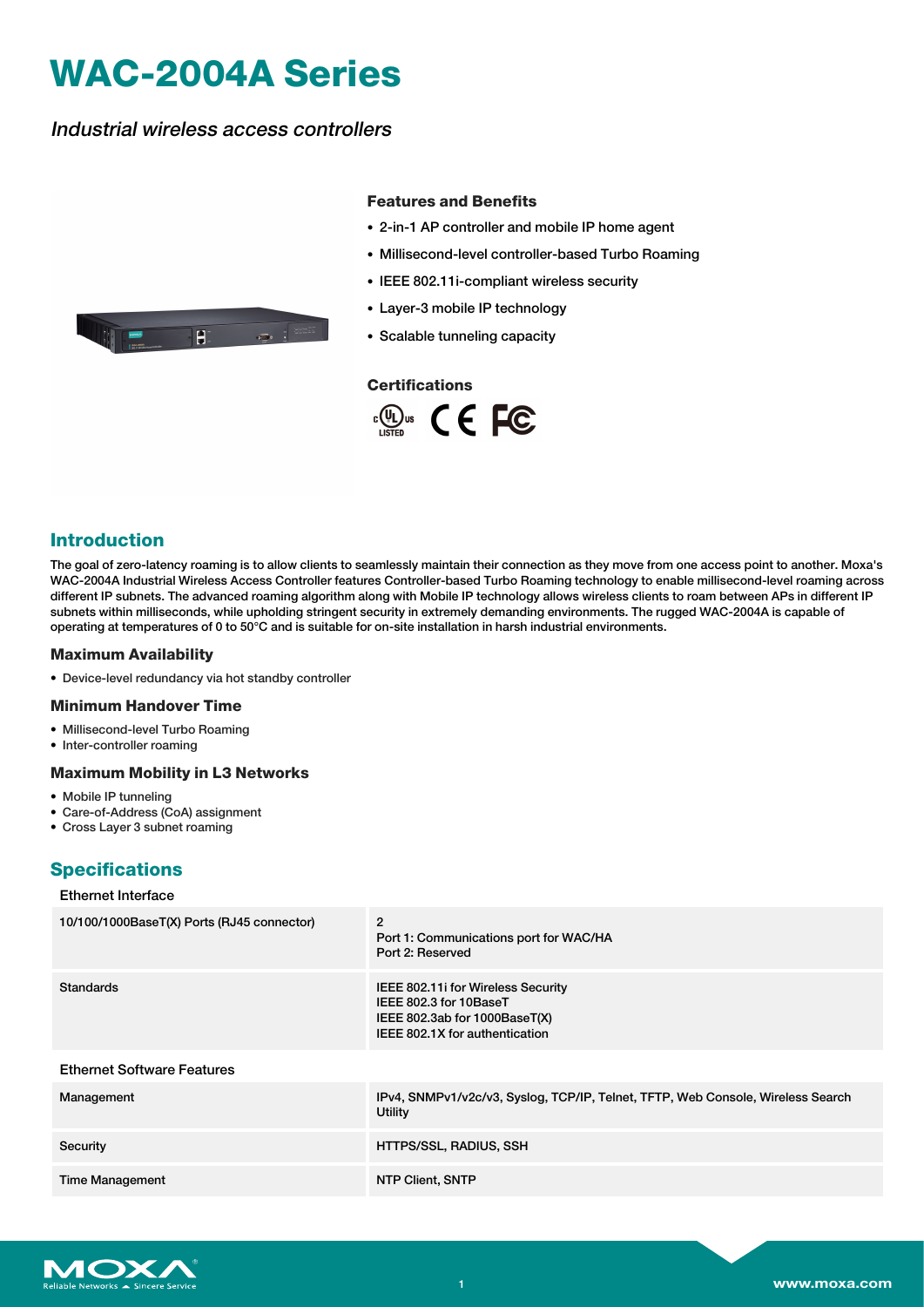| Serial Interface                       |                                                                                                                            |
|----------------------------------------|----------------------------------------------------------------------------------------------------------------------------|
| <b>Console Port</b>                    | RS-232 ports x 1 (DB9 male)                                                                                                |
| <b>Flow Control</b>                    | RTS/CTS, XON/XOFF                                                                                                          |
| Parity                                 | None, Even, Odd, Space, Mark                                                                                               |
| <b>Serial Signals</b>                  |                                                                                                                            |
| <b>RS-232</b>                          | TxD, RxD, RTS, CTS, DTR, DSR, DCD, GND                                                                                     |
| <b>Wireless Access Control</b>         |                                                                                                                            |
| <b>Controller Failover Mode</b>        | 1-on-1 hot backup                                                                                                          |
| <b>Handover Time</b>                   | 50 ms                                                                                                                      |
| <b>Roaming Support</b>                 | Turbo Roaming (L2/L3) with inter-controller capabilities                                                                   |
| <b>WLAN Products Supported</b>         | Layer 2 networks: Up to 190 clients roaming between 400 APs<br>Layer 3 networks: Up to 100 clients roaming between 190 APs |
| <b>Supported Devices</b>               |                                                                                                                            |
| <b>TAP Products</b>                    | TAP-213/323 Series                                                                                                         |
| <b>AWK Products</b>                    | AWK-3131A-RTG Series                                                                                                       |
| <b>Power Parameters</b>                |                                                                                                                            |
| <b>Input Current</b>                   | 1.2 A @ 100 VAC                                                                                                            |
| <b>Input Voltage</b>                   | 100 to 240 VAC                                                                                                             |
| No. of Power Inputs                    | $\overline{2}$                                                                                                             |
| <b>Operating Voltage</b>               | 100 to 240 VAC                                                                                                             |
| <b>Physical Characteristics</b>        |                                                                                                                            |
| Housing                                | <b>Metal</b>                                                                                                               |
| Dimensions (without ears)              | 304 x 440 x 44 mm (11.97 x 17.32 x 1.73 in)                                                                                |
| Weight                                 | 4,550 g (10.03 lb)                                                                                                         |
| Installation                           | 19-inch rack mounting                                                                                                      |
| <b>Environmental Limits</b>            |                                                                                                                            |
| <b>Operating Temperature</b>           | 0 to 50°C (32 to 122°F)                                                                                                    |
| Storage Temperature (package included) | -40 to 85°C (-40 to 185°F)                                                                                                 |
| <b>Ambient Relative Humidity</b>       | 5 to 95% (non-condensing)                                                                                                  |
| <b>Standards and Certifications</b>    |                                                                                                                            |
| Safety                                 | IEC 60950-1, UL 62368-1, IEC 62368-1                                                                                       |
| <b>EMC</b>                             | EN 55032/35, EN 61000-6-2/-6-4                                                                                             |

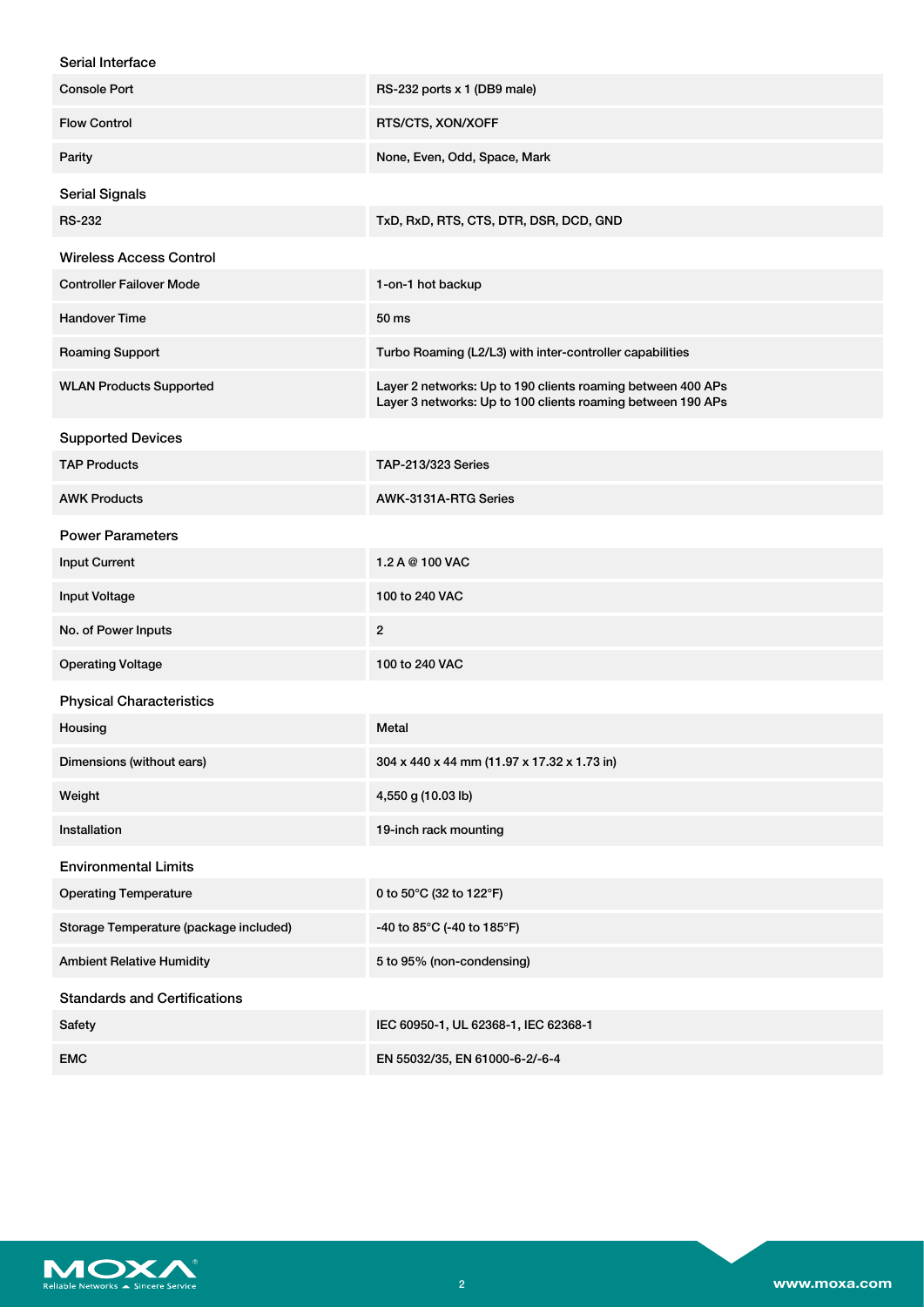| <b>EMI</b>              | CISPR 32, FCC Part 15B Class A                                                                                                                                                                                                                                                                                                                                                                              |
|-------------------------|-------------------------------------------------------------------------------------------------------------------------------------------------------------------------------------------------------------------------------------------------------------------------------------------------------------------------------------------------------------------------------------------------------------|
| <b>EMS</b>              | IEC 61000-4-2 ESD: Contact: 8 kV; Air: 15 kV<br>IEC 61000-4-3 RS: 80 MHz to 1000 MHz: 20 V/m<br>IEC 61000-4-3 RS: 1400 MHz to 2000 MHz: 10 V/m<br>IEC 61000-4-3 RS: 2000 MHz to 2700 MHz: 5 V/m<br>IEC 61000-4-3 RS: 5100 MHz to 6000 MHz: 3 V/m<br>IEC 61000-4-4 EFT: Power: 4 kV; Signal: 2 kV<br>IEC 61000-4-5 Surge: Power: 2 kV; Signal: 1 kV<br>IEC 61000-4-6 CS: 10 V<br>IEC 61000-4-8 PFMF: 100 A/m |
| Declaration             |                                                                                                                                                                                                                                                                                                                                                                                                             |
| <b>Green Product</b>    | RoHS, CRoHS, WEEE                                                                                                                                                                                                                                                                                                                                                                                           |
| <b>MTBF</b>             |                                                                                                                                                                                                                                                                                                                                                                                                             |
| Time                    | 447,959 hrs                                                                                                                                                                                                                                                                                                                                                                                                 |
| <b>Standards</b>        | Telcordia SR332                                                                                                                                                                                                                                                                                                                                                                                             |
| Warranty                |                                                                                                                                                                                                                                                                                                                                                                                                             |
| <b>Warranty Period</b>  | 5 years                                                                                                                                                                                                                                                                                                                                                                                                     |
| <b>Details</b>          | See www.moxa.com/warranty                                                                                                                                                                                                                                                                                                                                                                                   |
| <b>Package Contents</b> |                                                                                                                                                                                                                                                                                                                                                                                                             |
| <b>Device</b>           | 1 x WAC-2004A Series wireless access controller                                                                                                                                                                                                                                                                                                                                                             |
| <b>Installation Kit</b> | 2 x cap, plastic, for RJ45 port<br>2 x rack-mounting ear                                                                                                                                                                                                                                                                                                                                                    |
| Cable                   | 1 x DB9 female to RJ45                                                                                                                                                                                                                                                                                                                                                                                      |
| <b>Power Supply</b>     | 2 power cords, C13-type, US and EU type                                                                                                                                                                                                                                                                                                                                                                     |
| Documentation           | 1 x quick installation guide<br>1 x warranty card                                                                                                                                                                                                                                                                                                                                                           |